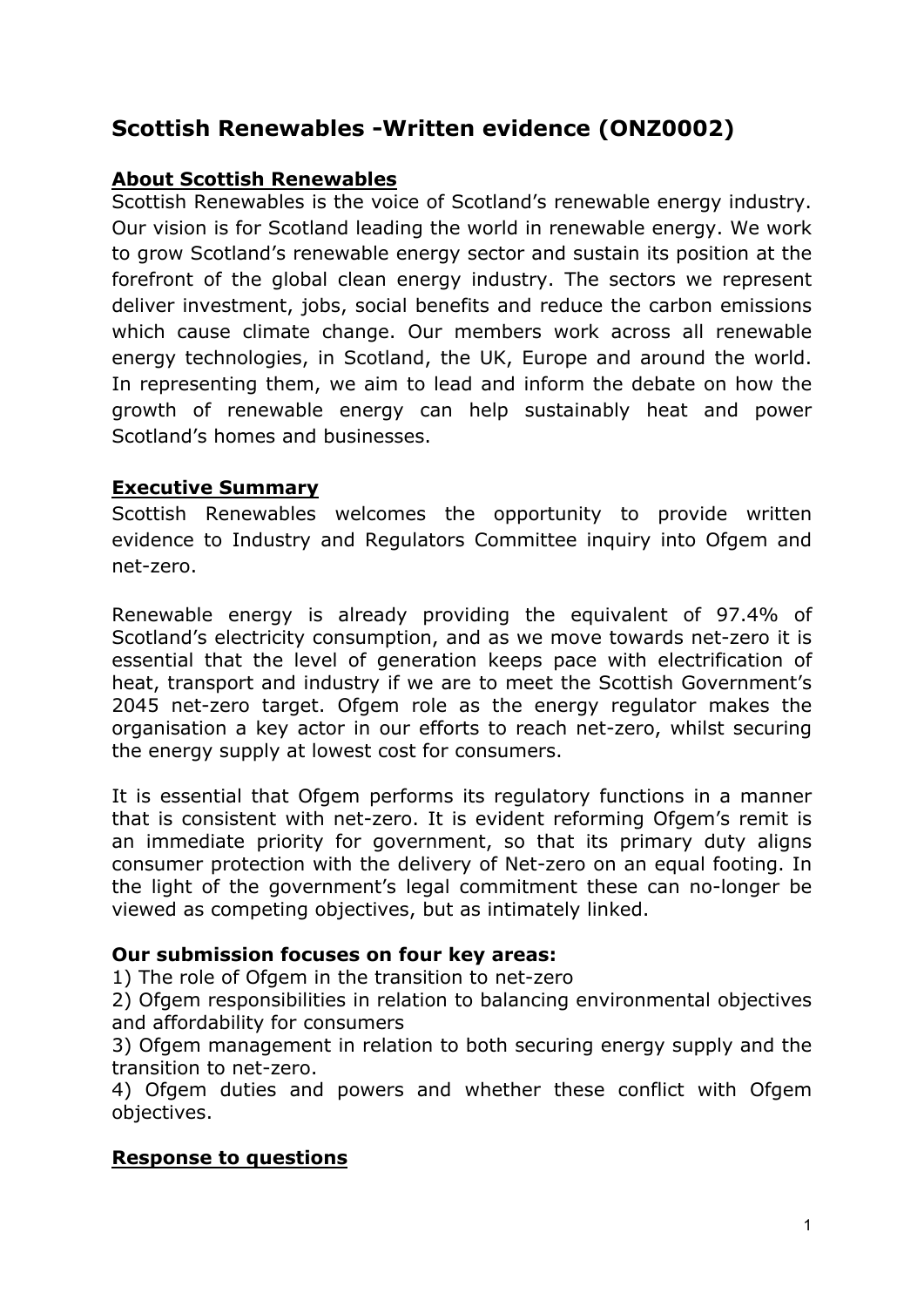#### **What role should Ofgem play in the transition to net-zero? What changes, if any, should be made to its remit, responsibilities, and resources?**

1. Ofgem current powers and duties state the authority's principal objective<sup>1</sup> is to protect the interests of existing and future consumers, including "*their interests in the reduction of greenhouse gases [and] in the security of the supply of gas and electricity to them…*".

The linking of the reduction in greenhouse gases to security of supply to energy consumers gives Ofgem an ambiguous relationship to the achievement of net-zero. It has led Ofgem to take a short-term approach that includes emissions reduction year by year rather than taking a long-term view, which is required to achieve our climate targets and protect consumers from any increased costs association with our energy transition. Given the Scottish Government's and UK Government's legal requirement to meet net-zero by 2045 and 2050 respectively, it is no longer optimal to separate consumer protection and decarbonisation into a principal and a secondary duty.

A primary example which Scottish Renewables has evidenced is that the current grid charging methodology used by Ofgem is not fit for purpose to meet either the Scottish Government or UK Government's net-zero climate targets. This is also damaging to consumers and providing barriers to the deployment of renewable energy across the UK and especially in Scotland, where the charges to generators are higher than elsewhere in the UK. The UK Government must assign Ofgem responsibilities and resources to consider net-zero in its remit in order to allow a proportional deployment of renewable energy across the whole UK whilst securing energy supply at lowest cost for consumers.

2. In the 2020 Energy White Paper<sup>2</sup>, the UK Government committed to consult during 2021 on a Strategy and Policy Statement for the regulator. This document will require the Secretary of State for Business, Energy and Industrial Strategy and Ofgem to carry out their regulatory functions in a manner which is consistent with securing the government's policy outcomes. This includes net-zero as well as securing energy supply at lowest cost for consumers. Whilst the Strategy and Policy Statement (SPS) will be an important document to provide guidance to Ofgem, Scottish Renewables remains concerned

<sup>&</sup>lt;sup>1</sup> [Our](https://www.ofgem.gov.uk/publications/our-powers-and-duties) [powers](https://www.ofgem.gov.uk/publications/our-powers-and-duties) [and](https://www.ofgem.gov.uk/publications/our-powers-and-duties) [duties](https://www.ofgem.gov.uk/publications/our-powers-and-duties) I [Ofgem](https://www.ofgem.gov.uk/publications/our-powers-and-duties)

<sup>2</sup> <https://www.gov.uk/government/publications/energy-white-paper-powering-our-net-zero-future>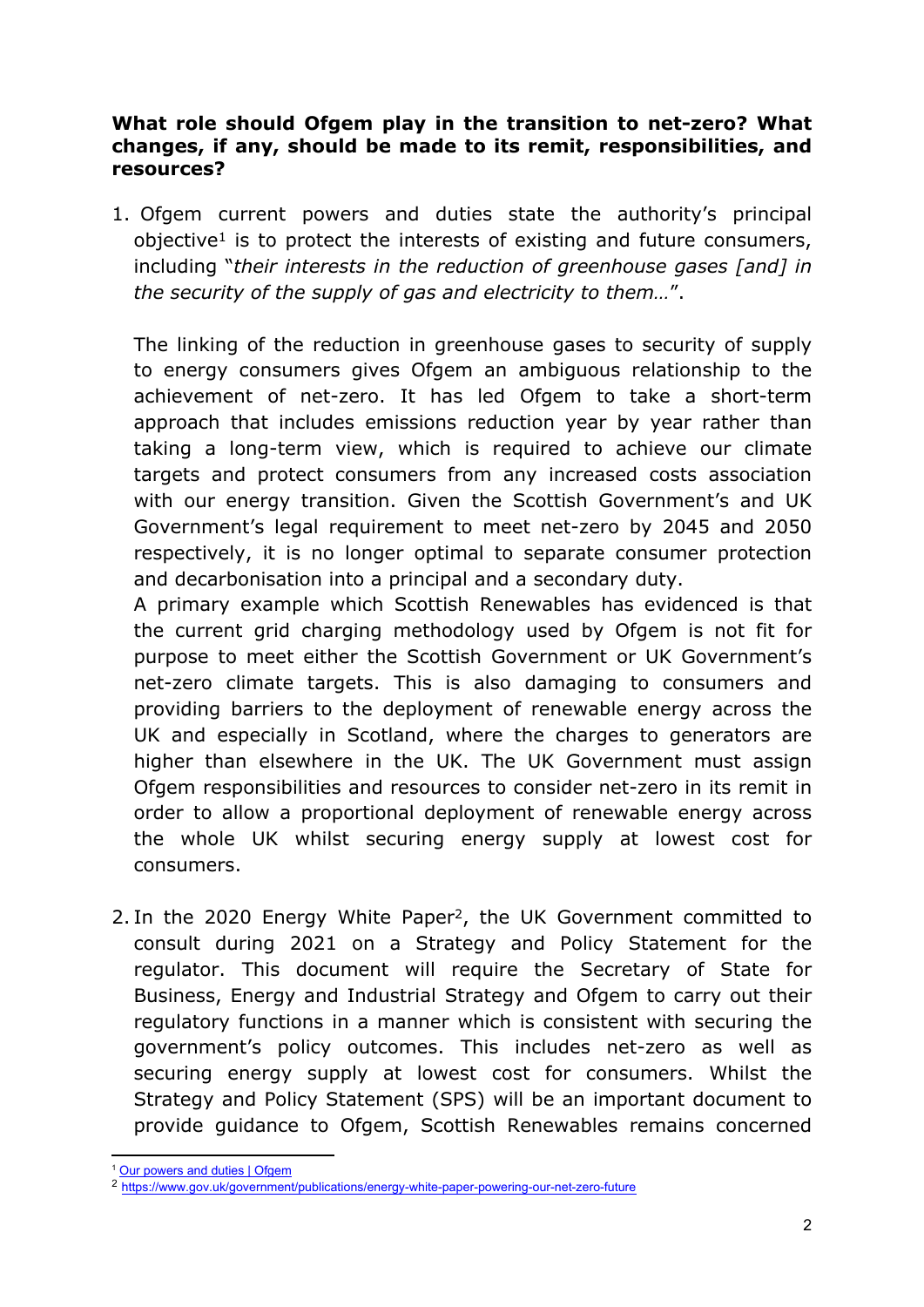that the document alone will not be sufficient to ensure Ofgem takes full account on the need to achieve net-zero in the delivery of its remit. By its nature, the SPS reflects the objectives of the government of the day. It is essential that Ofgem's mandate to support decarbonisation does not wane with changing governments and is tied to commitments that are enshrined in law.

3. To ensure that Ofgem plays a full role in enabling the achievement of net-zero and adopts a long-term approach to securing energy supply at the lowest cost to consumers, a change in legislation is essential. As the scope of net-zero extends across our society and economy, putting in place legislation that requires all regulatory bodies to enable the achievement of net-zero in the delivery of their remits would prevent the need to amend the legislative framework for each regulatory body.

# **Scottish Renewables will answer the following two questions collectively:**

**How well does Ofgem balance environmental objectives against its responsibilities in relation to affordability for consumers?**

#### **How well does Ofgem fulfil its obligations to consumers? Does Ofgem take consumer views into account sufficiently, particularly those of vulnerable consumers?**

4. Ofgem is not taking a long-term view when it comes to "net-zero at least cost to the consumer". Their current short-term approach lacks strategic ambition, meaning that over time consumers' costs will increase. A clear example of this is the variability of the current Transmission Network Use of System (TNUoS) charging regime, which undermines the benefits of the Contracts for Difference (CfD) scheme in stabilising cashflows. This pushes up the costs of financing large-scale renewables projects, costs that will ultimately be placed onto energy consumers to pay.

Ofgem has not yet indicated how it will address TNUoS charging or mitigate its impact on consumers and decarbonisation. We would recommend that the UK Government introduces a review of TNUoS charging and its impact on Scotland. The recent OFTO Review can act as an exemplar in how to deliver this.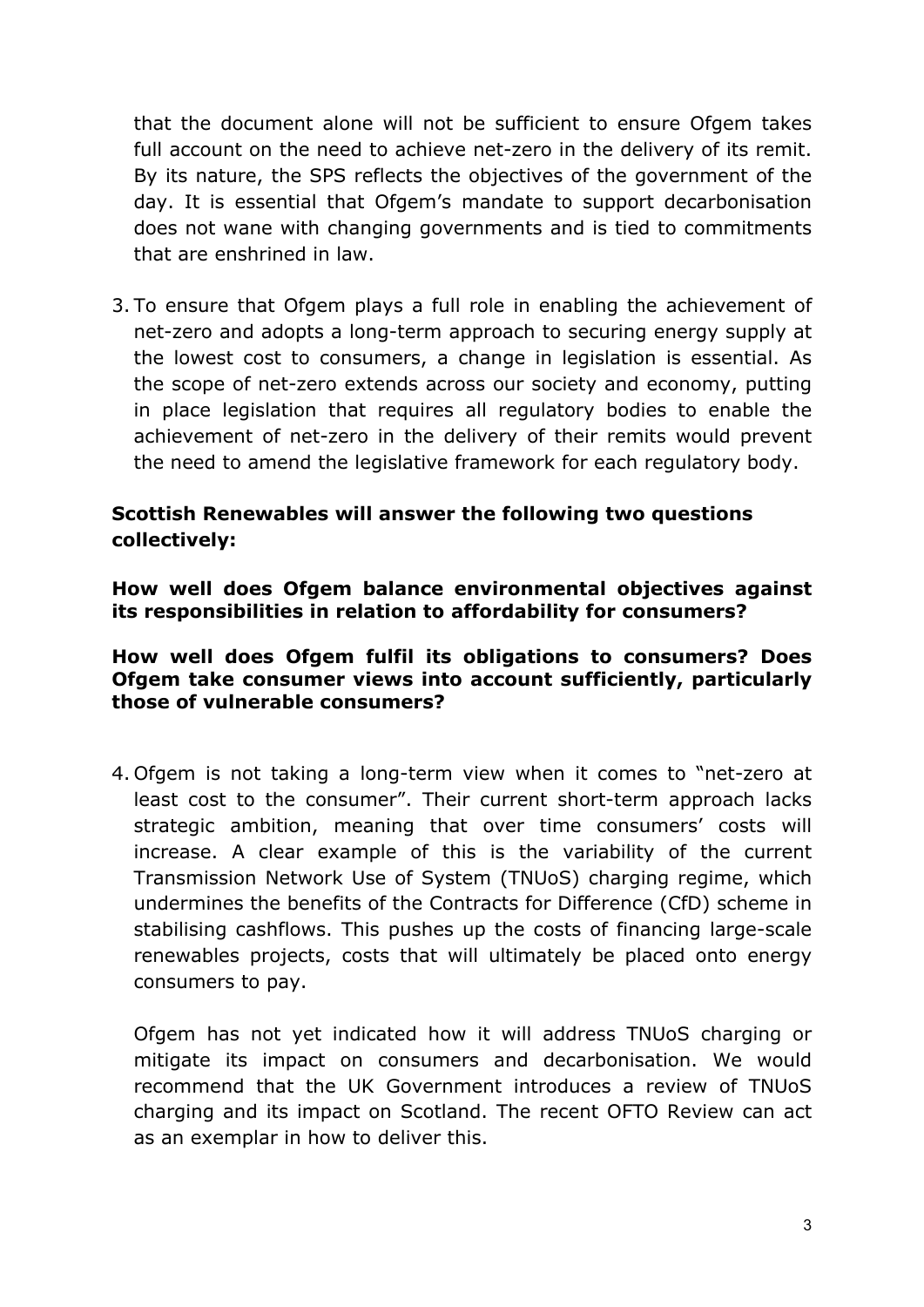5. According to National Grid ESO's Modelled Constraint Costs Network Options Assessment (NOA) 2020/21<sup>3</sup> constraint costs of the transmission network could increase up to £2.5bn/year this decade, costs that will be ultimately paid by consumers through their electricity bills. This is a result of the changing generation mix, which will require significant amounts of new renewable generation connecting to the grid, and the fact that the transmission network will not be built quickly enough to accommodate this new generation. Instead the focus has been on short-term cost minimisation through building as little grid as possible, as late as possible.

This is another consequence of the short-term approach from Ofgem. In the last 8 years, the regulator has spent its time on the RIIO-1 price control, building as little grid infrastructure as possible, as late as possible, in the name of keeping consumer costs down. Now, this will only bring increased costs for consumers in the next decade, although these constraint costs will fall again as new infrastructure will be finished between 2029-2031. This demonstrates that the short-term approach from Ofgem needs to be changed as this is having a significant impact on consumer's bills.

As stated in the National Grid FES<sup>4</sup> scenarios, by 2050 we will need to almost double the renewable capacity installed from 2030. This means that if Ofgem does not change its short-term approach, consumers will be continually paying for it. We suggest that Ofgem incorporates a long-term strategic vision in its remit that considers delivering the renewable capacity needed by 2050 while ensuring secure supplies at the lowest cost for consumers.

#### **Scottish Renewables will answer these two questions collectively:**

**What implications will the transition to net-zero have for the security of the UK's energy supply? How does Ofgem currently manage issues relating to security of supply?**

**Is the current system of governance for the UK energy market appropriate to secure the transition to zero? What improvements could be made and what role should Ofgem play?**

<sup>3</sup> <https://www.nationalgrideso.com/research-publications/network-options-assessment-noa>

<sup>4</sup> [Future](https://www.nationalgrideso.com/future-energy/future-energy-scenarios/fes-2021) [Energy](https://www.nationalgrideso.com/future-energy/future-energy-scenarios/fes-2021) [Scenarios](https://www.nationalgrideso.com/future-energy/future-energy-scenarios/fes-2021) [2021](https://www.nationalgrideso.com/future-energy/future-energy-scenarios/fes-2021) [|](https://www.nationalgrideso.com/future-energy/future-energy-scenarios/fes-2021) [National](https://www.nationalgrideso.com/future-energy/future-energy-scenarios/fes-2021) [Grid](https://www.nationalgrideso.com/future-energy/future-energy-scenarios/fes-2021) [ESO](https://www.nationalgrideso.com/future-energy/future-energy-scenarios/fes-2021)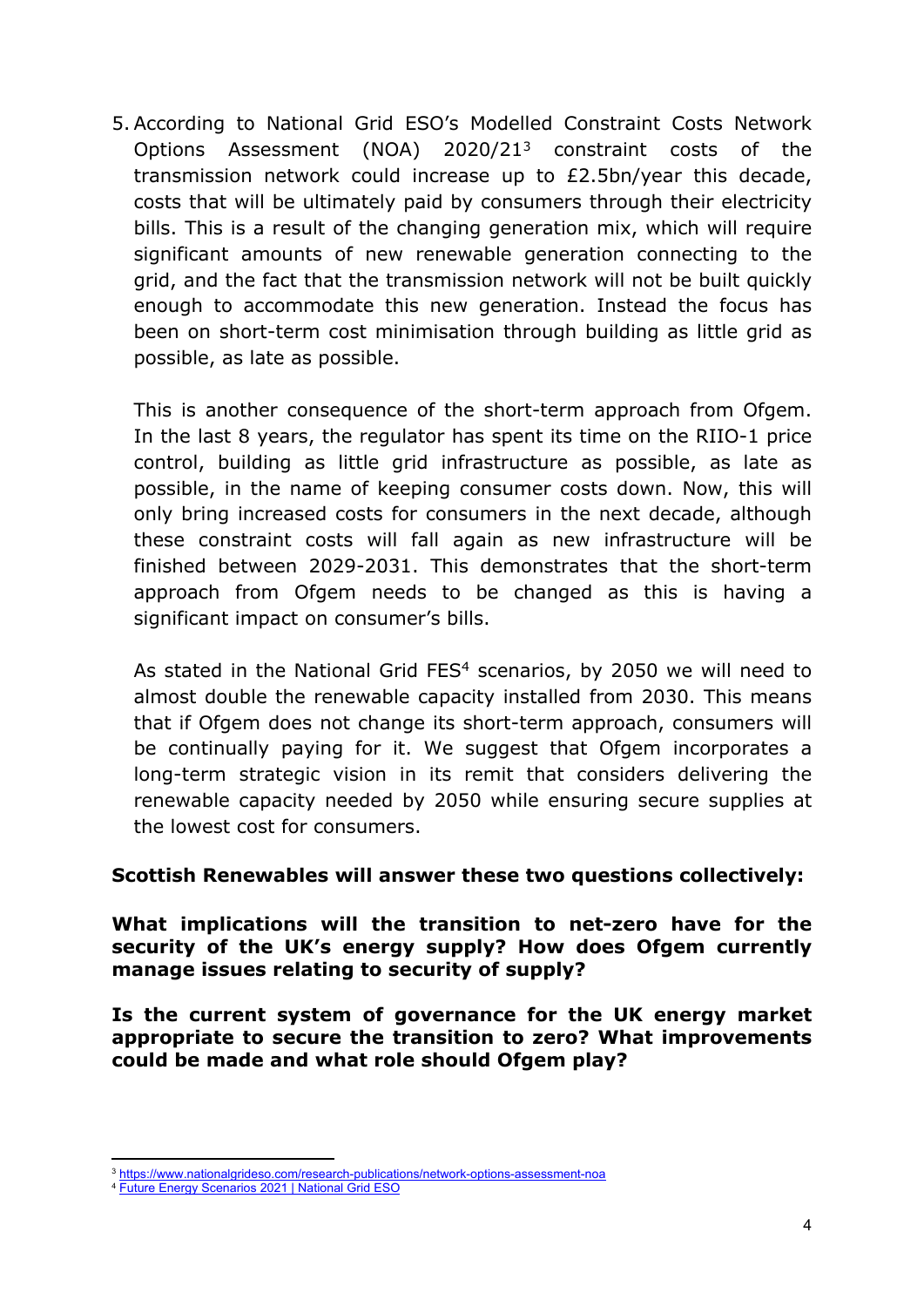6. As stated by the Committee on Climate Change<sup>5</sup> and National Grid FES scenarios 2021<sup>6</sup>, a sharp increase in renewable energy capacity installed is needed by 2050 alongside a smarter and more flexible energy system that secures the energy supply of the country.

Achieving progress on renewable energy targets will require the UK Government to reform Ofgem and energy markets. Ofgem's remit does not oblige it to consider the achievement of net-zero and its current reforms of network charging, which will reform electricity transmission and distribution network charging and access, will undermine the further deployment of renewables in Scotland where much of the UK's best wind resource is located.

Based on the deployment targets indicated by the Climate Change Committee in the Sixth Carbon Budget we would expect at least 40GW of offshore wind in Scottish waters, plus a substantial increase in the deployment of onshore wind in Scotland if we are to achieve net-zero. If Ofgem does not include the need to achieve net-zero in its reforms of grid changing, then the achievement of net-zero will be put a risk and costs will increase, with these costs ultimately being borne by consumers.

7. The recent publications 'TNUoS - Key issues and explainer<sup>'7</sup> from Scottish Renewables and 'Transmission Charges - An overview of charges for use of the GB transmission system,<sup>18,</sup> from Scottish and Southern Electricity Networks, clearly demonstrate that the current charging methodology guiding TNUoS is not fit for purpose to meet either the Scottish Government or UK Government's net-zero climate targets. The way that TNUoS is designed encourages generators to locate close to the demand. This was appropriate for a fossil fuel-based system but now leads to disproportional charges by locations as we move to a renewables-based system.

To achieve our respective net-zero targets, we will need a steep increase in renewable energy installation by 2050 in all parts of the United Kingdom, not just the south. According to the Sixth Carbon budget<sup>9</sup> from the CCC, the renewable deployment by 2050 should be between 95 and 125GW of offshore wind, between 75 and 85GW of

<sup>5</sup> <https://www.theccc.org.uk/publication/sixth-carbon-budget/>

<sup>6</sup> [Future](https://www.nationalgrideso.com/future-energy/future-energy-scenarios/fes-2021) [Energy](https://www.nationalgrideso.com/future-energy/future-energy-scenarios/fes-2021) [Scenarios](https://www.nationalgrideso.com/future-energy/future-energy-scenarios/fes-2021) [2021](https://www.nationalgrideso.com/future-energy/future-energy-scenarios/fes-2021) [|](https://www.nationalgrideso.com/future-energy/future-energy-scenarios/fes-2021) [National](https://www.nationalgrideso.com/future-energy/future-energy-scenarios/fes-2021) [Grid](https://www.nationalgrideso.com/future-energy/future-energy-scenarios/fes-2021) [ESO](https://www.nationalgrideso.com/future-energy/future-energy-scenarios/fes-2021)

<sup>7</sup> <https://www.scottishrenewables.com/publications/861-tnuos-key-points-and-explainer>

<sup>8</sup> <https://www.ssen-transmission.co.uk/media/5261/ssen-transmission-tnuos-paper-february-2021.pdf>

<sup>9</sup> <https://www.theccc.org.uk/publication/sixth-carbon-budget/>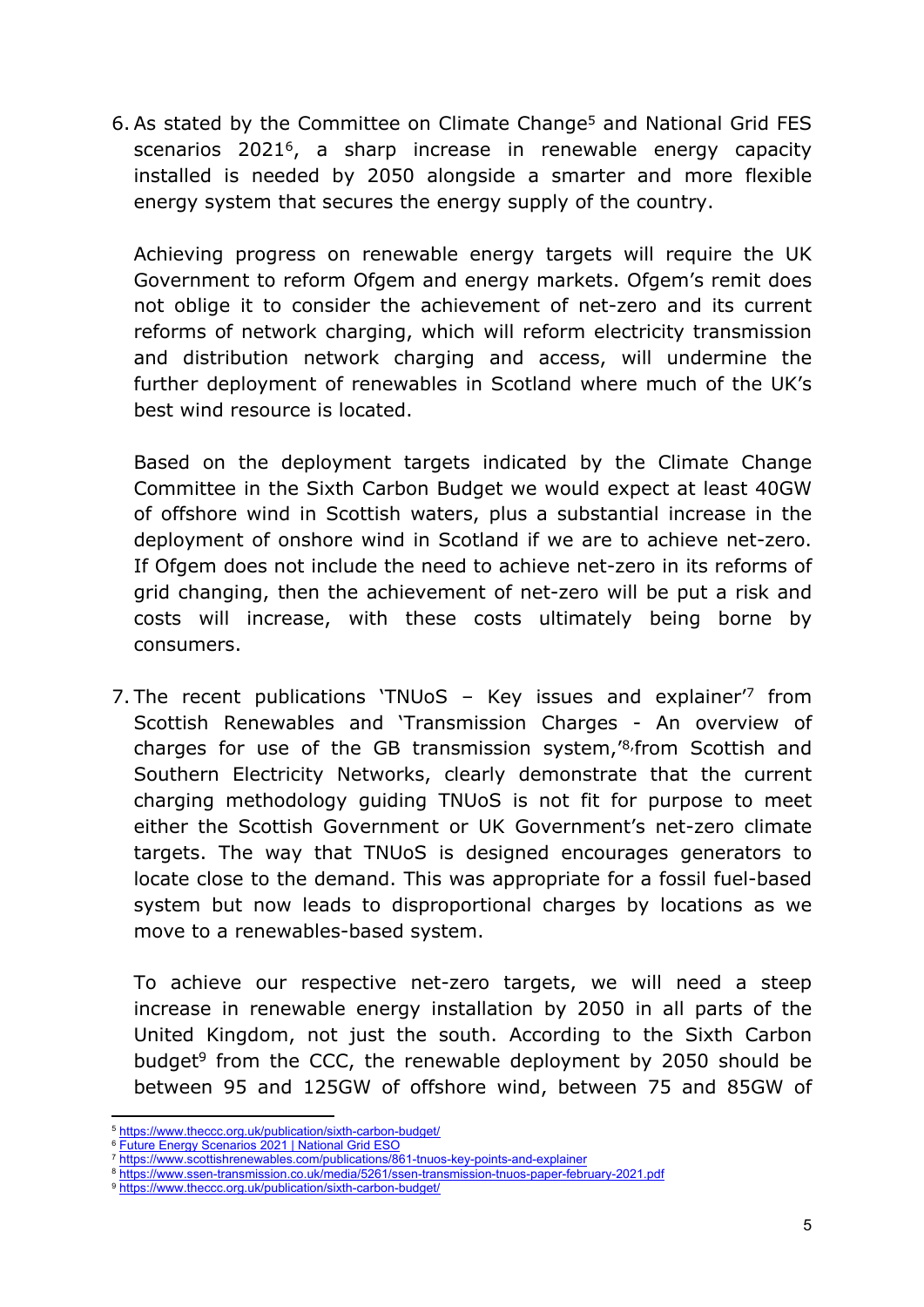solar PV, and between 30 and 35GW of onshore wind. Scotland has the resources to supply a big proportion of this deployment, but with TNUoS disadvantaging Scottish projects in the CfD, there is a risk these projects may not be built, reducing our ability to reach net-zero. It is important to move forward at pace with a strategic review between Government and industry about how best to use regulation to allow a proportional deployment of renewable energy across the whole UK.

8. As the energy regulator Ofgem should play a central role in the energy transition that must be consistent with the government's policy outcomes. The current system of governance for the UK energy market is not appropriate to secure the transition to net-zero. At the start of this year, Ofgem released a document<sup>10</sup> that reviews the GB energy system operation. In this document, the regulator recognises that netzero requires a step-change in whole system coordination and planning. It also pointed out that the system operators play a critical role and there is a strong case to enhance its roles and functions. Additionally, the document suggests that an Independent System Operator (ISO) with enhanced functions will be required to enable and facilitate an integrated, flexible energy system.

The Strategy and Policy Statement that we are expecting in Q4 of 2021 will aim to consult on system operation governance arrangements and we expect that this could shape the actions of the regulator to ensure consistency with government policy. However, we are concerned that this document will not deliver the sufficient strength of remit change necessary for the regulator to make all the changes needed.

## **Is Ofgem current system of price controls appropriate? Does it provide sufficient incentives to invest in the context of the transition to net-zero?**

9. The current system of price control is not appropriate. For the country to reach its net-zero obligations which are now enshrined in law, there must be more than just an incremental shift in the delivery plan. At least 40GW of renewable energy must be connected efficiently in the next 10 years and millions of electric cars, vans and buses need to be able to plug in easily. The electricity network infrastructure needed to support this seismic rollout has to be ready to transport the increasing volumes of low carbon electricity which will fuel a zero-carbon economy. The opportunity presented is vast, both economically and

<sup>10</sup> [https://www.ofgem.gov.uk/sites/default/files/docs/2021/01/ofgem\\_-\\_review\\_of\\_gb\\_energy\\_system\\_operation\\_0.pdf](https://www.ofgem.gov.uk/sites/default/files/docs/2021/01/ofgem_-_review_of_gb_energy_system_operation_0.pdf)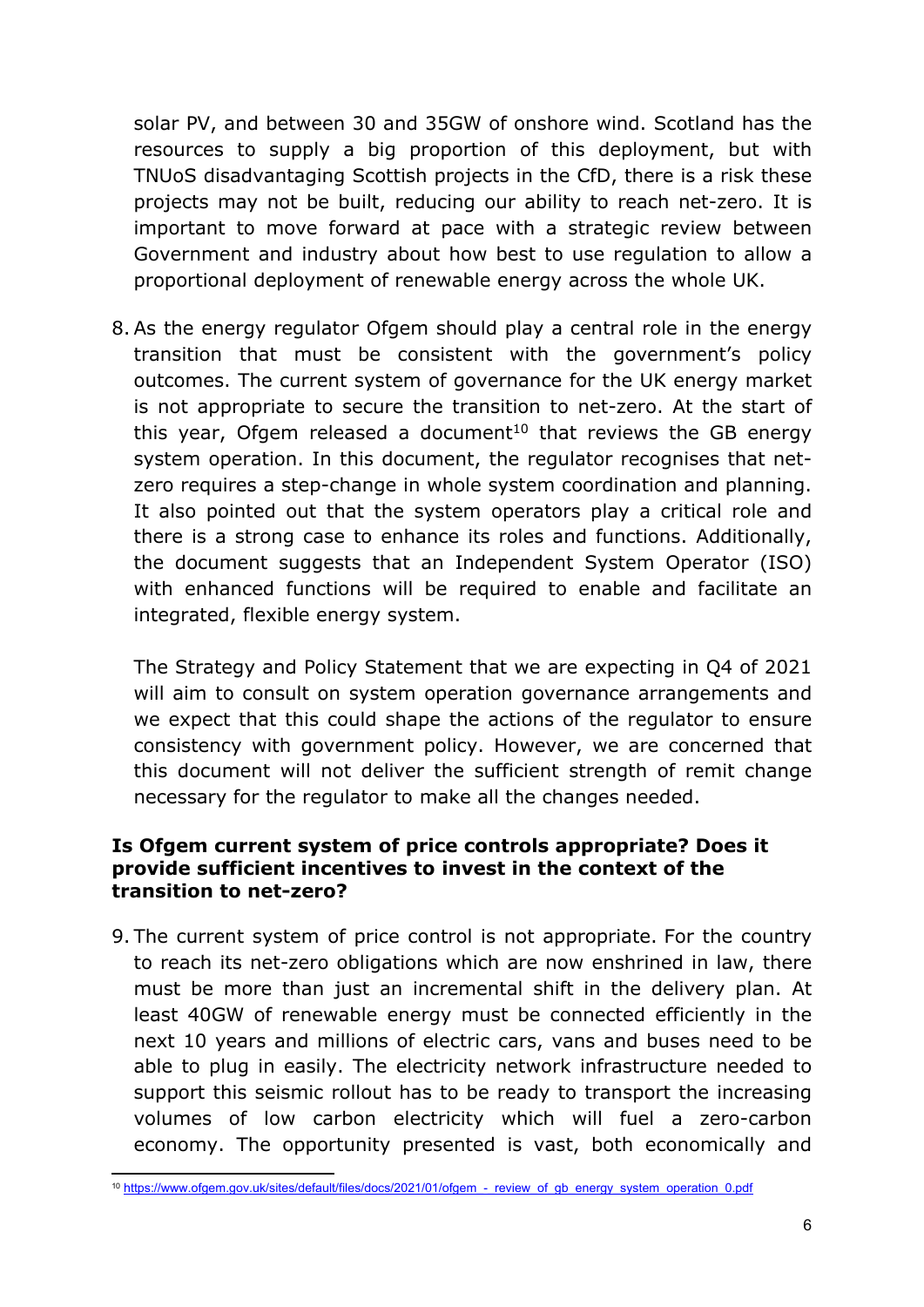environmentally. This is why we believe that net-zero should be baked into Ofgem price control mechanisms and not treated as a subsequent "uncertainty" as is currently the case.

Without a significant increase in renewables along with the expansion of flexibility (such as storage, demand response and interconnection) and the enabling infrastructure, decarbonising heat, transport, and other key sectors of the economy will not be possible.

Ofgem price control mechanisms must at least be in step with, and ideally ahead of, government ambition. It must empower, not delay, investments in Electric Vehicle (EV) charging infrastructure as well as the grid connections and reinforcements needed to transport growing volumes of renewable energy. It must also have the agility and flexibility to adapt to keep pace with a pathway to net-zero.

Regulation does not exist separate to policy. If the Government's preference is to increase the deployment of cost-effective renewables and flexibility as a key element of achieving the net-zero target, regulatory processes and network price control must not constrain this. Ofgem price control mechanisms must facilitate the journey to meet net-zero while delivering long-term value for money for energy consumers and stimulate a green economic recovery, something they do not currently do effectively.

#### **Are Ofgem duties and powers appropriate and sufficiently clearly defined? Do Ofgem objectives conflict and, if so, how should any conflicts be managed?**

10. Ofgem duties and powers were established before the UK adopted a legally binding target to achieve net-zero climate change emissions by 2050. The decarbonisation of our energy systems will be an essential part of achieving this target.

Ofgem's current relationship to the achievement of net-zero and how this is factored into their decision-making processes is ambiguous, unclear and lacks a clear legal basis. If this decarbonisation of the energy system is to be achieved it is essential that Ofgem, as the energy system regulator, has as a clear, unambiguous and legally binding duty to ensure its activities actively support the achievement of net-zero at least cost to consumers.

#### **Are there any other aspects of Ofgem's work that the Committee should consider?**